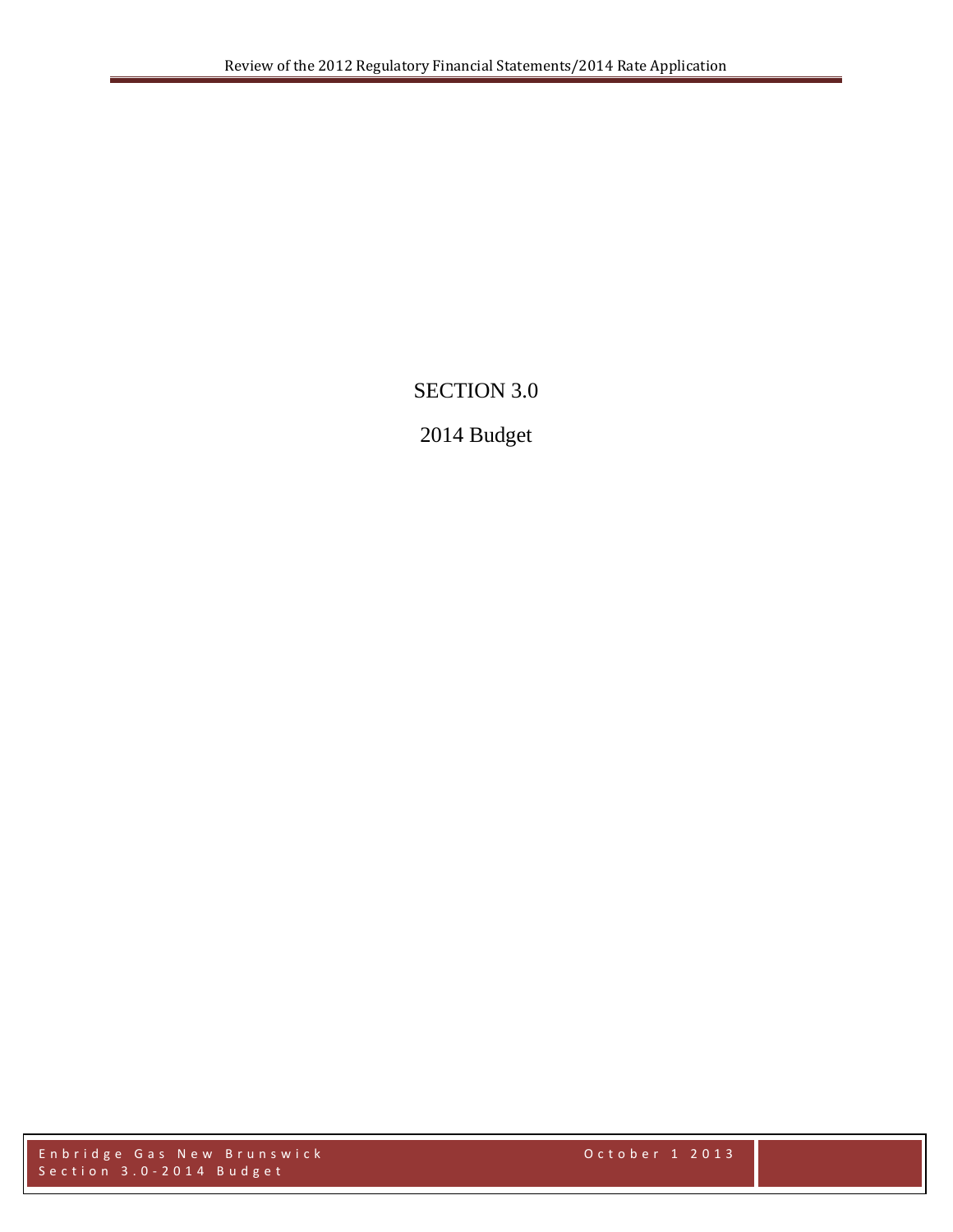#### **3.0 2014 Budget**

As part of a COS model, the establishment of the revenue requirement is critical in the development of distribution rates. A utility's cost of service rates are typically established to align with the fiscal year of the utility. This allows the utility to properly prepare annual forward year projections of costs and throughput, which are the key inputs to establish cost of service rates, and thereby align such projections with the rate setting period. For the purpose of this Application, Cost of Service distribution rates have been developed based on the revenue requirement of the 2014 Budget.

EGNB's 2014 Budget has been prepared taking into consideration historic trends, current market conditions, the current economic environment and EGNB's current operations.

EGNB continues to transition its operations in response to the legislative changes implemented in 2012 and the 2014 Budget has been prepared to reflect the operational changes implemented in 2013.

### Staffing

In mid-2013, EGNB implemented operational changes within its Distribution Operations Department. Prior to 2013, EGNB sole sourced its construction and maintenance activities to a single contractor. Given the significant decrease in construction activity anticipated in 2013 and beyond, EGNB discontinued its contract and hired three new field staff to perform all operational tasks specific to handling, joining and maintenance of distribution piping. EGNB will continue to retain the services of the local contractor work force for general labour and civil work.

EGNB has also incorporated three new roles in the 2014 Budget to meet an increased focus on safety, financial reporting and brand awareness programs.

#### Customer Attachment

The 2014 Budget is based on the attachment of 231 new customers. EGNB has estimated the loss of 73 customers in 2014 resulting in a total of 158 net new customers in 2014. EGNB has no plans to offer any incentives programs in 2014.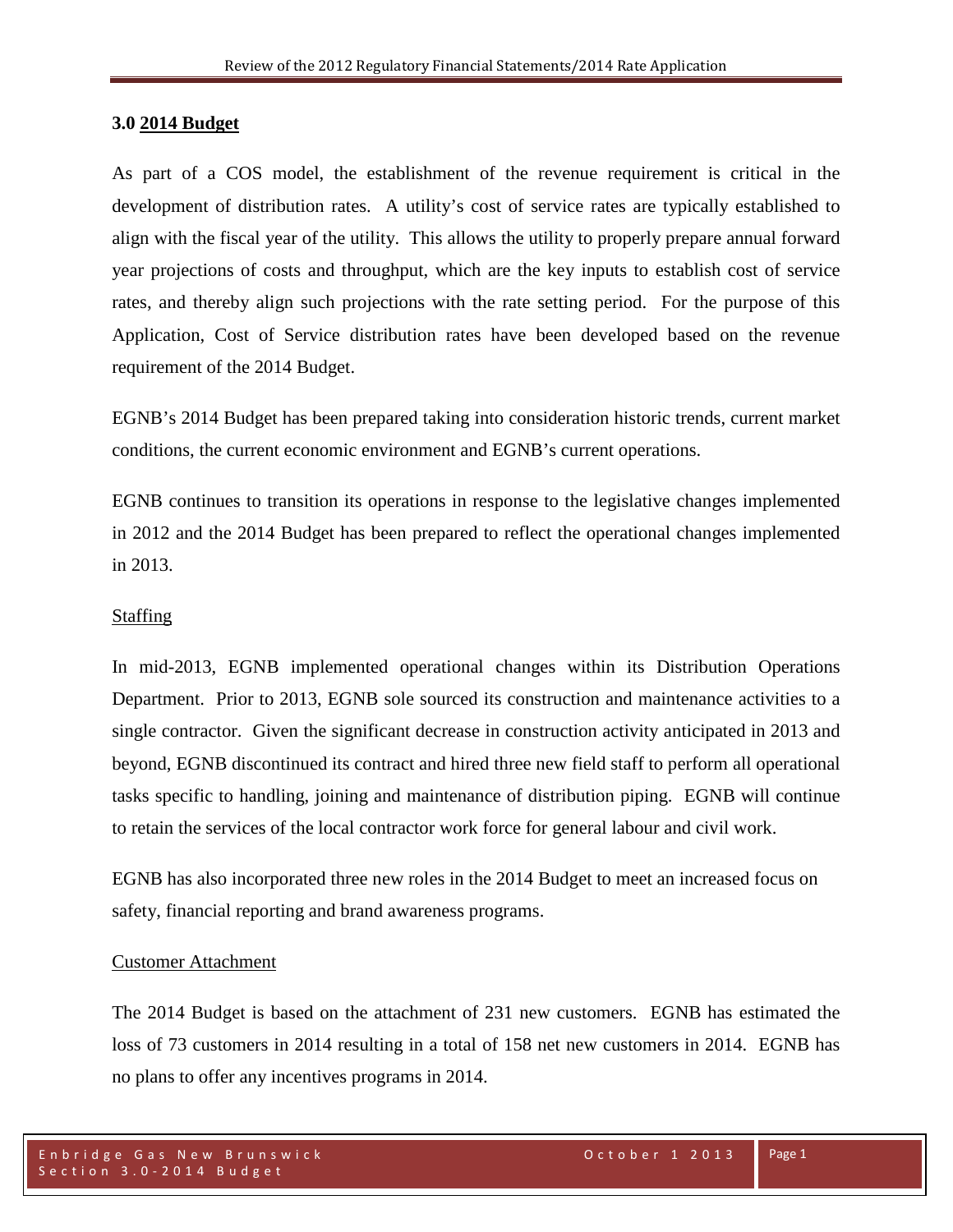### Capitalization of Operating and Maintenance

EGNB has included changes to the capitalization of operating and maintenance expenses for the 2014 Budget to reflect operational changes implemented in 2013. In 2012, EGNB ceased capitalizing any Operating and Maintenance ("O&M") expenses to the Development O&M account but continued to capitalize a portion of O&M expenses to Property, Plant and Equipment ("PPE"). The Board acknowledged this change, but required EGNB to be able to defend all capitalized items in accordance with generally accepted accounting principles ("GAAP"). PricewaterhouseCoopers was contracted in 2012 by EGNB to review the O&M Expenses and cost centres to confirm that the percentage of the O&M Expenses and cost centres capitalized to PPE are in accordance with US GAAP. The study concluded that the capitalization approach and percentages capitalized to PPE are in accordance with US GAAP.

EGNB has proposed adjustments to capitalization percentages within the Construction and Maintenance, Sales and Marketing departments. In 2013, the Sales and Marketing team experienced dramatic changes to their structure and were required to adjust their strategic plan. Sales and Marketing's primary focus is now on commercial customer growth. Existing customer issues are being transitioned to the Customer Experience Department. The minor change in the Construction and Maintenance Department capitalization percentages is a result of the new inhouse construction model implemented in 2013. The methodology for allocating O&M costs remains consistent with the capitalization study prepared in 2012 and filed on May 31, 2012 in support of the 2013 Rate Application. The adjustments to capitalization percentages can be found in the table below.

| Year | <b>Department</b>                   | % Allocated to Capital | % Allocated to Existing Customers |
|------|-------------------------------------|------------------------|-----------------------------------|
| 2012 | <b>Construction and Maintenance</b> | 17.97%                 | 82.03%                            |
|      | 2013 Construction and Maintenance   | 15.10%                 | 84.90%                            |
| 2012 | Sales                               | 37.46%                 | 62.54%                            |
| 2013 | Sales                               | 88.80%                 | 11.20%                            |
| 2012 | Marketing                           | 8.70%                  | 91.30%                            |
| 2013 | Marketing                           | 94.00%                 | $6.00\%$                          |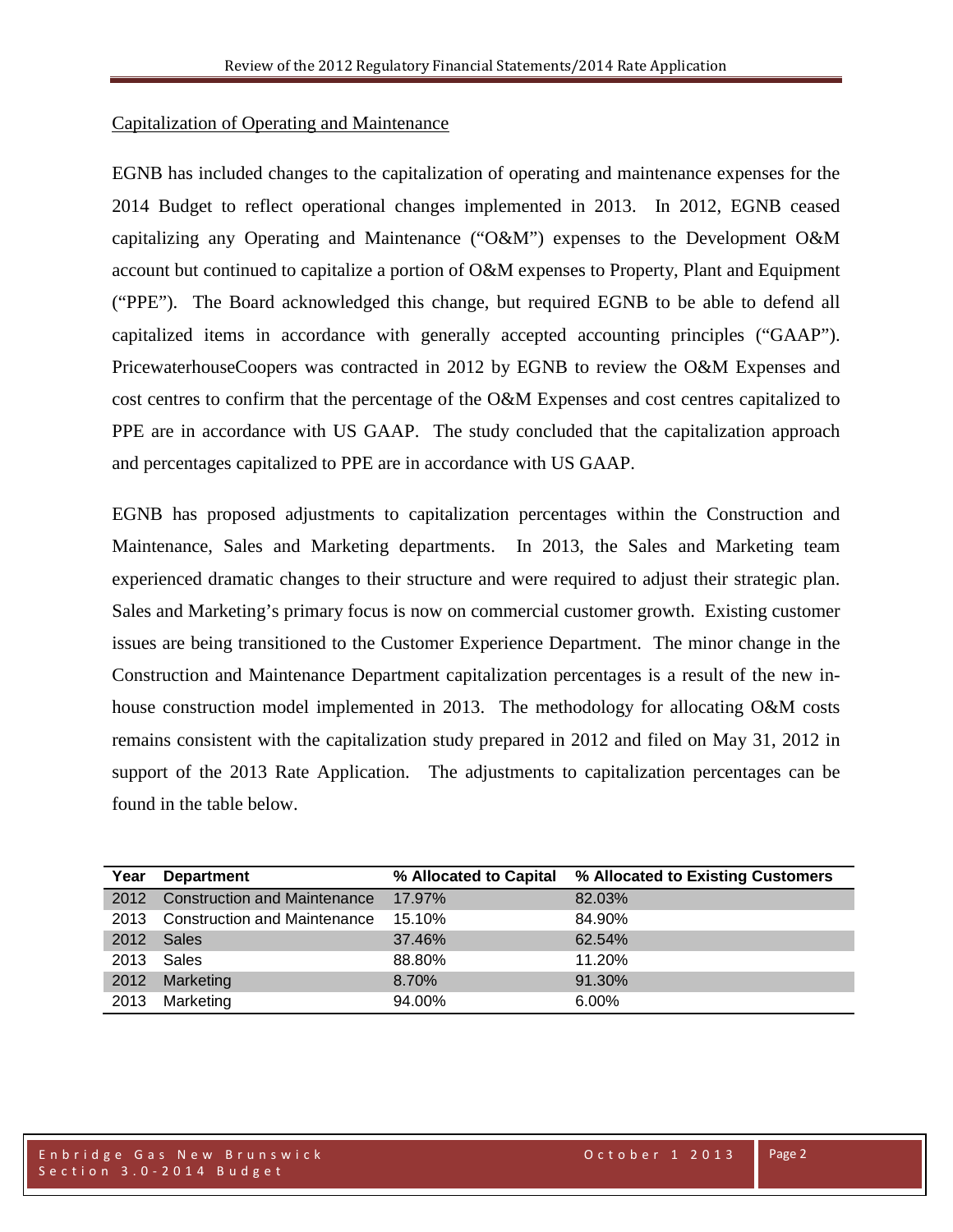#### Amortization of Property, Plant and Equipment

EGNB has proposed changes to the amortization of Property, Plant and Equipment approved in the June 23, 2000 Board decision. The changes proposed reflect historic trends and current best practices. The average useful life of Fleet and Vehicles assets has been reduced from 9.1 years to 5.4 years. The amortization of Tools and Work Equipment assets has been set to match the Capital Cost Allowance ("CCA") rate for Class 8 tools, which best reflects the majority of the tools capitalized by EGNB. The amortization of Meters has been changed to align with the estimated useful life approved by Measurements Canada. See the proposed amortization changes in the table below.

| <b>Property, Plant and Equipment</b> | <b>Approved Amortization %</b> | <b>Proposed Amortization %</b> |
|--------------------------------------|--------------------------------|--------------------------------|
| <b>Fleet and Vehicles</b>            | 11%                            | 18.45%                         |
| <b>Tools and Work Equipment</b>      | $5.3\%$                        | <b>20%</b>                     |
| <b>Meters</b>                        | 3.86%                          | $4.46\%$                       |

### Corporate Allocations

The following new corporate allocations will be allocated by Enbridge Inc. to EGNB commencing in 2014: Acquisitions, IT Security, Public Web Systems, IT Planning and Governance, Corporate General Expenses, Corporate IT Operations, Group VP Law and Compliance Group Law and thus have been included in the 2014 Budget. The amounts allocated to revenue requirement for these new corporate allocations were established using the criteria set out in support of EGNB's 2013 Rate Application and the percentages set out below.

| <b>Cost Allocations</b>           | % Allocated to Revenue<br><b>Requirement</b> |
|-----------------------------------|----------------------------------------------|
| <b>Acquisitions</b>               | 100%                                         |
| <b>Compliance Group Law</b>       | 50%                                          |
| <b>Corporate IT Operations</b>    | 25%                                          |
| <b>Corporate General Expenses</b> | 25%                                          |
| <b>Group VP Law</b>               | 50%                                          |
| <b>IT Security</b>                | 100%                                         |
| <b>IT Planning and Governance</b> | 100%                                         |
| <b>Public Web Systems</b>         | 100%                                         |